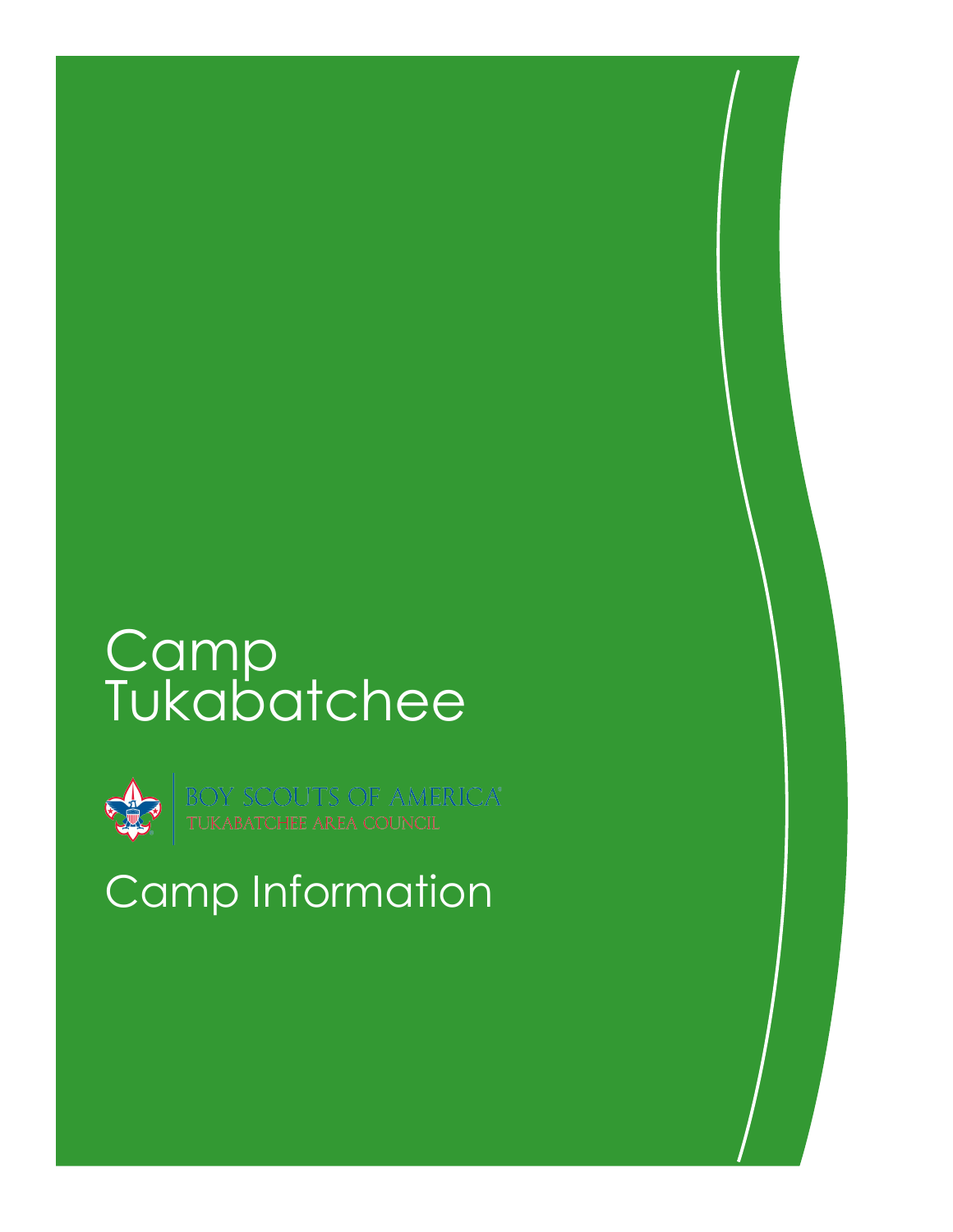Dear Leaders, Parents and Scouts,

We are excited to have you as part of our summer programs at Camp Tukabatchee this year!

This guide has important rules and policies we have in place at Camp Tukabatchee to ensure safety and to allow each participant the best experience possible. It is designed for adult and youth leaders for your unit. Please make plans to review it completely with your unit.

Our staff is committed to exceeding your expectations. Your camp experience will be filled with adventures you will never forget. Your adventure awaits at Camp Tukabatchee this summer!

We look forward to you being our guests this summer at Warner Scout Reservation. Please do not hesitate to contact our Camp Leadership for any reason; we are here to serve you!

Yours In Scouting,

Keith Womack 2021 Summer Camp Director

> www.camptuk.org www.tukabatcheebsa.org www.facebook.com/camptuk Instagram @camptuk

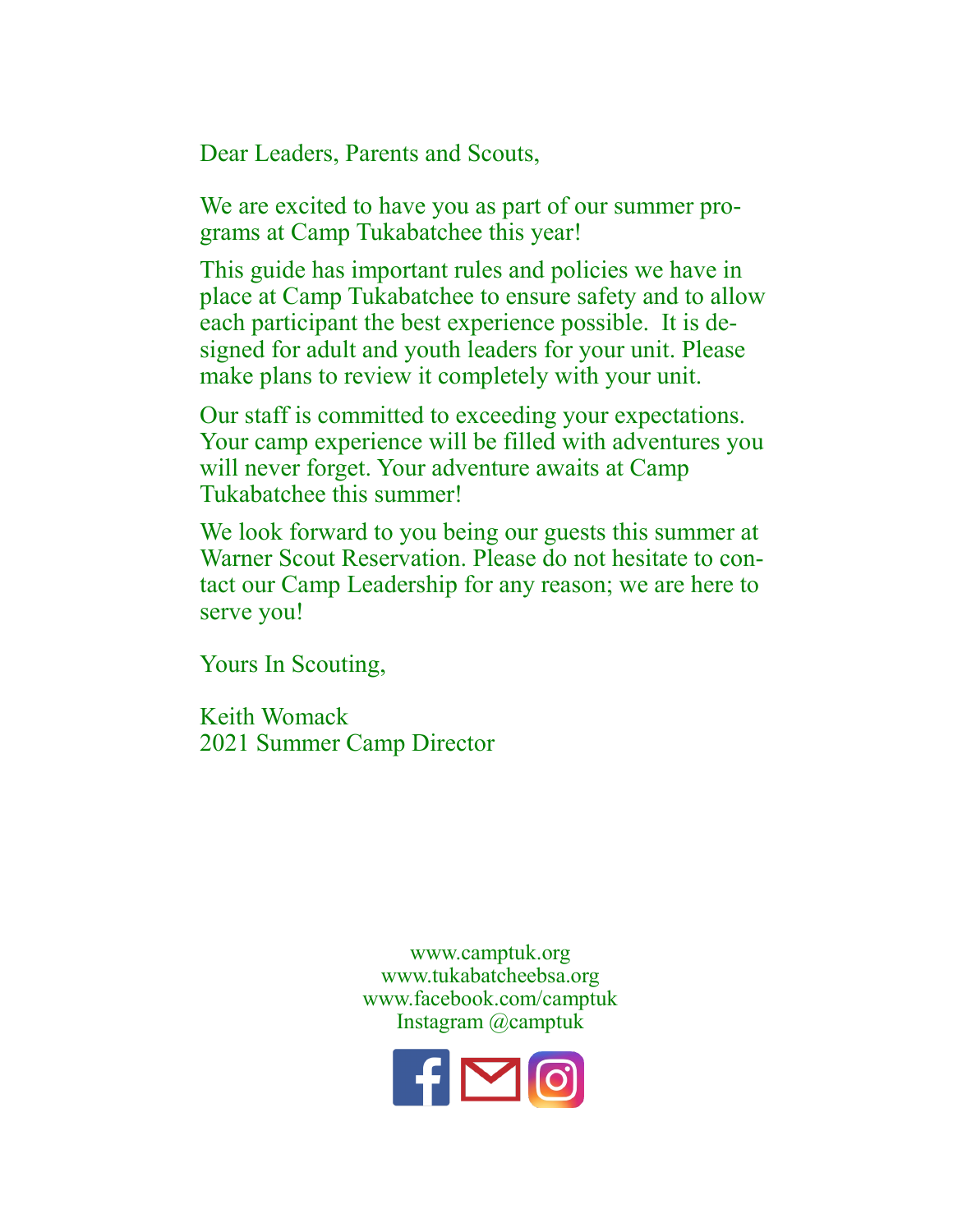### **Camp Leadership Contact Information**

2020 Summer Camp Director Mr. Keith Womack Phone: 334-652-2164 Email: camptukabatchee@gmail.com

2020 Assistant Camp Director & Registration Austin Kelsey Phone: 334-819-6118 Email: camptukabatchee@gmail.com

2020 Business Manager Mr. David Ehrlich Phone: 334-202-9629 Email: camptukabatchee@gmail.com

2021 Program Director Mr. Dale Alexander Phone: 334-462-0297 Email: camptukabatchee@gmail.com

Camp Tukabatchee Staff Advisor Mr. Tim Killough Phone: 334-262-2697 Email: Tim.Killough@scouting.org Mailing Address: 3067 Carter Hill Road, Montgomery, AL 36111

Tukabatchee Area Council Scout Executive Mr. Rodney Cousin Phone: 334-262-2697 Email: Rodney.Cousin@scouting.org

**Physical Address.** (Your Scout may receive **mail** at this address during summer camp) Troop # and Scout's Name Camp Tukabatchee 2109 County Road 59 Prattville, AL 36067

Camp Tukabatchee Website www.CampTuk.org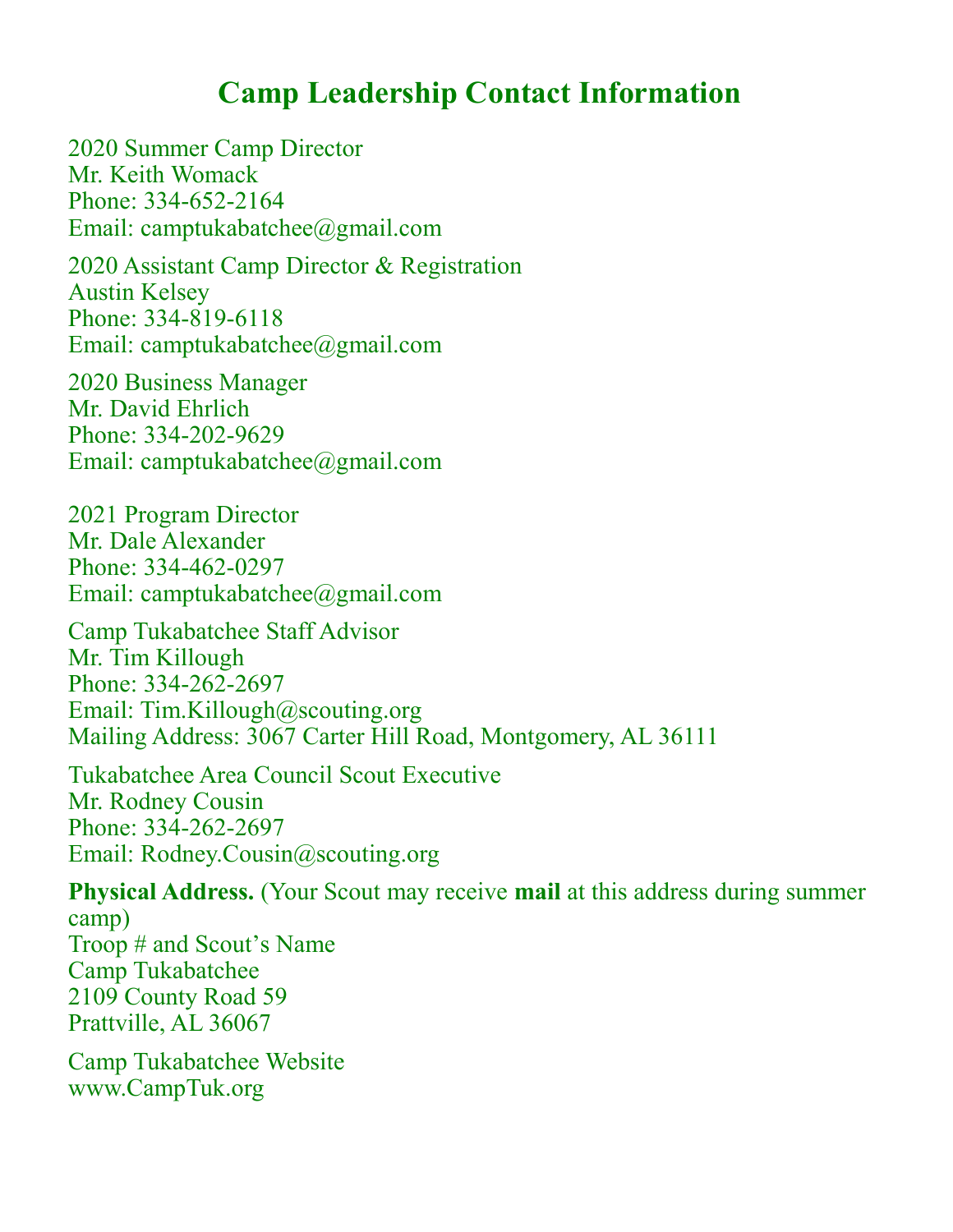### **General Rules & Procedures**

#### **Two Deep Leadership & Youth Protection Training**

There shall be a minimum of two adult leaders in each campsite. The first must be the unit leader (or acting unit leader) who is at least 21 years old and a registered member of the Boy Scouts of America. The second adult may be registered Scouter 18 years old or older, or a registered parent of a participating unit member. Parents staying overnight must be registered as BSA members.

Troops that cannot provide this leadership must contact the Camp Director for assistance. **Please do this long before you arrive at camp**. Often troops experiencing this problem will get together and share a campsite.

All registered adults must have a current youth protection training certificate which is valid for two years after your course date.

#### **General Rule**

Camp Tukabatchee is private property, owned and operated by the Tukabatchee Area Council, Boy Scouts of America. To assure the safety of all campers and to assure all Scout codes and best practices and procedures are observed, the Scout Executive, the Council Executive Board and Camp Director are empowered to make decisions regarding the revocation of camp privileges for any camper for any reason. Should a decision to revoke camp privileges be made, a refund of all unused camp fees will be made.

#### **Guests at Camp**

Families often desire to visit camp and see their Scout. Parents should check with the scoutmaster before coming to visit at any time other than family day. When parents and family do visit, they must sign in and out at the camp office. **ALL GUESTS ARE REQUIRED TO SUBMIT A MEDICAL FORM PART A & B.** No Scouts will be allowed to leave camp without the Scoutmaster clearing the departure with the camp office.

#### **Camp Commissioner's Meeting**

There is no more important ally to a troop in camp than the camp commissioner. The camp commissioners conduct a morning meeting, Monday through Friday, after morning assembly in the dining hall. During the meeting, important daily information is exchanged and unit needs are discussed. Each troop should have a representative adult at the meeting.

**Water Consumption.** With the typical high heat and high humidity, heat exhaustion and more serious problems can occur. Training areas are provided with a supply of water for use by campers and staff. Campers must bring their own cups or water bottles.

#### **Camp Orientation**

On Sunday at 5:00pm, there will be a senior patrol leader and Scoutmaster meeting held at the dining hall.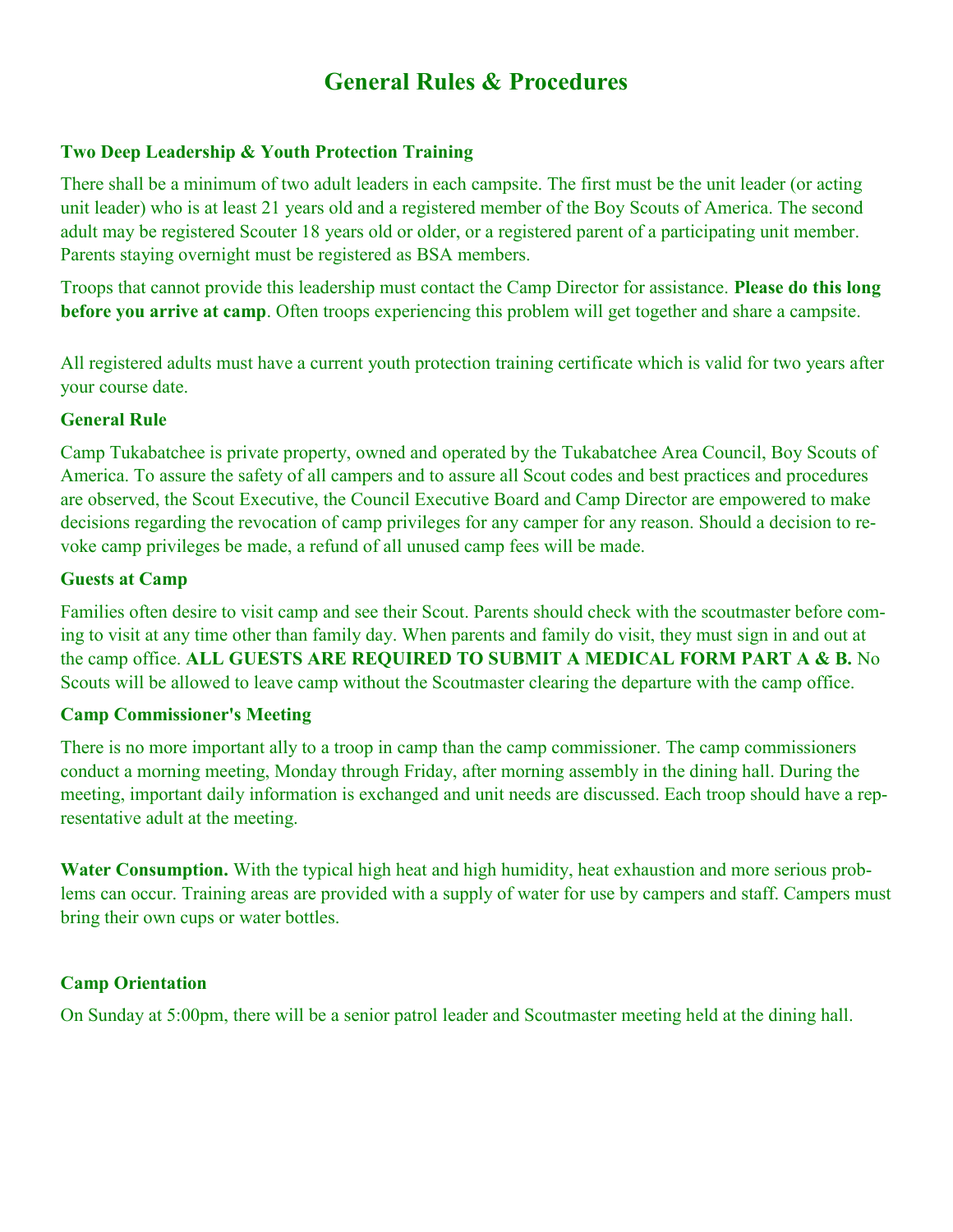#### **First Aid at Camp**

A doctor is on call 24 hours a day for camp emergencies. Our emergency hospital is Baptist Health - Prattville. The first aid lodge is staffed with medics. Medicines must be kept in the possession of an adult at all times or you may leave them with the medic. Please bring all medicines for review during the medical recheck on Sunday afternoon. It is the Scout's responsibility to take their medicine.

Please ensure any new medical exams are on this new form. 2014 or newer forms are required for summer 2020.

If a form is completed in Spanish, it must be submitted to us by May 15 so we have time to translate. All BSA medical forms expire after 12 months. Only BSA medical forms will be accepted. School sports/ Work forms will not be accepted.

Anyone staying more than 24 hours must turn in a full medical form (Parts A, B & C).

BSA Medicals forms are for download at www.tukabatcheebsa.org/forms-publications

**Shoes. CLOSED TOE SHOES are to be worn at ALL TIMES.** Except when bathing or sleeping, shoes must be worn. There is nothing that can ruin a Scout's experience at camp more than to be restricted because of a foot injury. Fully closed toe sandals may be worn.

**Water Consumption.** With the typical high heat and high humidity, heat exhaustion and more serious problems can occur. Training areas are provided with a supply of water for use by campers and staff. Campers must bring their own cups or water bottles.

#### **Smoking/Vaping at Camp**

Leaders of Scouts are reminded that smoking/electronic vaping is a restricted activity. Our leaders are reminded in the Scoutmaster Handbook that they should not smoke/vape in the presence of Scouts. All buildings owned and operated by the Boy Scouts of America are smoke/ vape free. All underage smokers/vapers will be reported to their leader and parents will be notified. This may result in dismissal from camp.

#### **Firearms**

NO PERSONAL BOWS, ARROWS OR FIREARMS ARE ALLOWED AT CAMP.

#### **Money at Camp**

The camp is not responsible for the loss of any money. It is the troop's responsibility to set up a troop bank.

#### **Vehicles in Camp**

There is great concern for the safety of our Scouts and the erosion problems at camp and we limit the number of vehicles traveling the camp roads. Again, this year the NO VEHICLES IN CAMP POLICY WILL BE EN-FORCED. Troop trailers may be moved to the campsite and then the vehicle returned to the parking lot by the designated time listed on your temporary vehicle pass. The ONLY VEHICLES authorized to drive in camp will be camp trucks, delivery trucks and vehicles approved by the Camp Director which all require a vehicle pass. Each troop will be allowed to have one golf cart equipped with nighttime lights at their campsite during their stay at Camp Tukabatchee. Acquiring carts is the responsibility of each unit. Only golf carts that can be used on golf courses are allowed. No Scout will be allowed to ride on carts at anytime unless injured/sick and need emergency transportation. **Warning: No troop ATVs/Gators/3 Wheelers/4 Wheelers will be allowed on camp property. This includes Mule brand utility vehicles as they are ATVs, not golf carts.**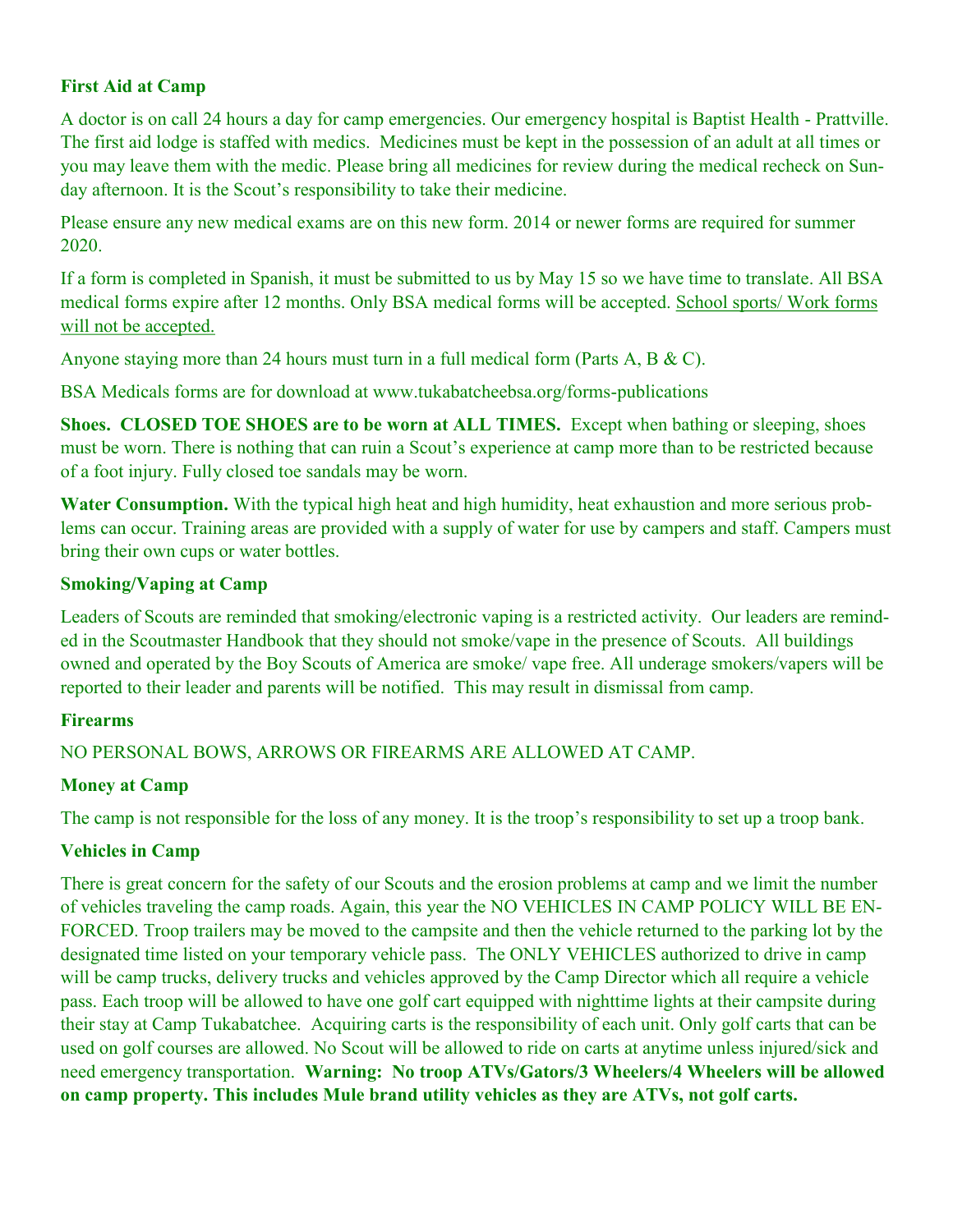#### **Flammable Liquids in Camp**

BSA policy and national camp standards dictate that flammable liquid fuels must be kept in a safe place under lock and key. Flammable fuels are dangerous. Please help with this policy by bringing all flammable liquids to the designated area. They will not be stored in the campsite or in the troop trailer. See the Camp Commissioners for more information about storage.

#### **Controlled Substances**

Controlled substances are totally prohibited in camp. Anyone that is found with controlled substances will be required to leave camp and will be subject to the laws of the state of Alabama. Examples of controlled substances are alcohol, illegal drugs and tobacco products for anyone under the age of 21. Due to the potential fire hazard, all fireworks are prohibited. Anyone found with fireworks will be required to leave camp. A Scout is Clean.

#### **Ice**

Limited amounts of ice are available from the dining hall especially if it is a very hot week. Please ask the dining hall director before taking ice. If ice is unavailable please visit the ice house at the corner of US 31 and County Rd 40.

#### **Camp Emergency Procedures**

Air Horns around camp will sound for any camp emergency. A series of long blasts are triggered by the camp staff. Early in the week we will have a practice. Please respond to the emergency call as soon as possible. This practice is timed.

From 6:30am until 9:00pm all Scouts and Scouters should assemble at the **DINING HALL FLAGPOLES** as quickly as possible. If it is during class time ATV and mountain biking students will go to appropriate shelter rather than the dining hall. Their instructor will account for them.

From 9:00pm until 6:30am all Scouts and Scouters should remain in their **CAMPSITE** and await further instructions. Adult staff members will be at your campsite shortly with instructions.

#### **Bicycles**

Scouts are allowed to bring bicycles to camp under following instructions:

1) Bicycles are allowed on trails. Riders must be courteous of others on the trail.

2) Parental permission slips must be submitted with camp registration. This includes those in mountain biking class.

3) No bicycle racks are available.

4) Area restrictions in campsites are determined by the Scoutmaster.

5) Riding time is from 7:00 AM to 6:00 PM.

6) All riders required to wear helmets.

#### 7) **All bicycles are to be inspected by parents before arriving at camp to be in good working condition including brakes.**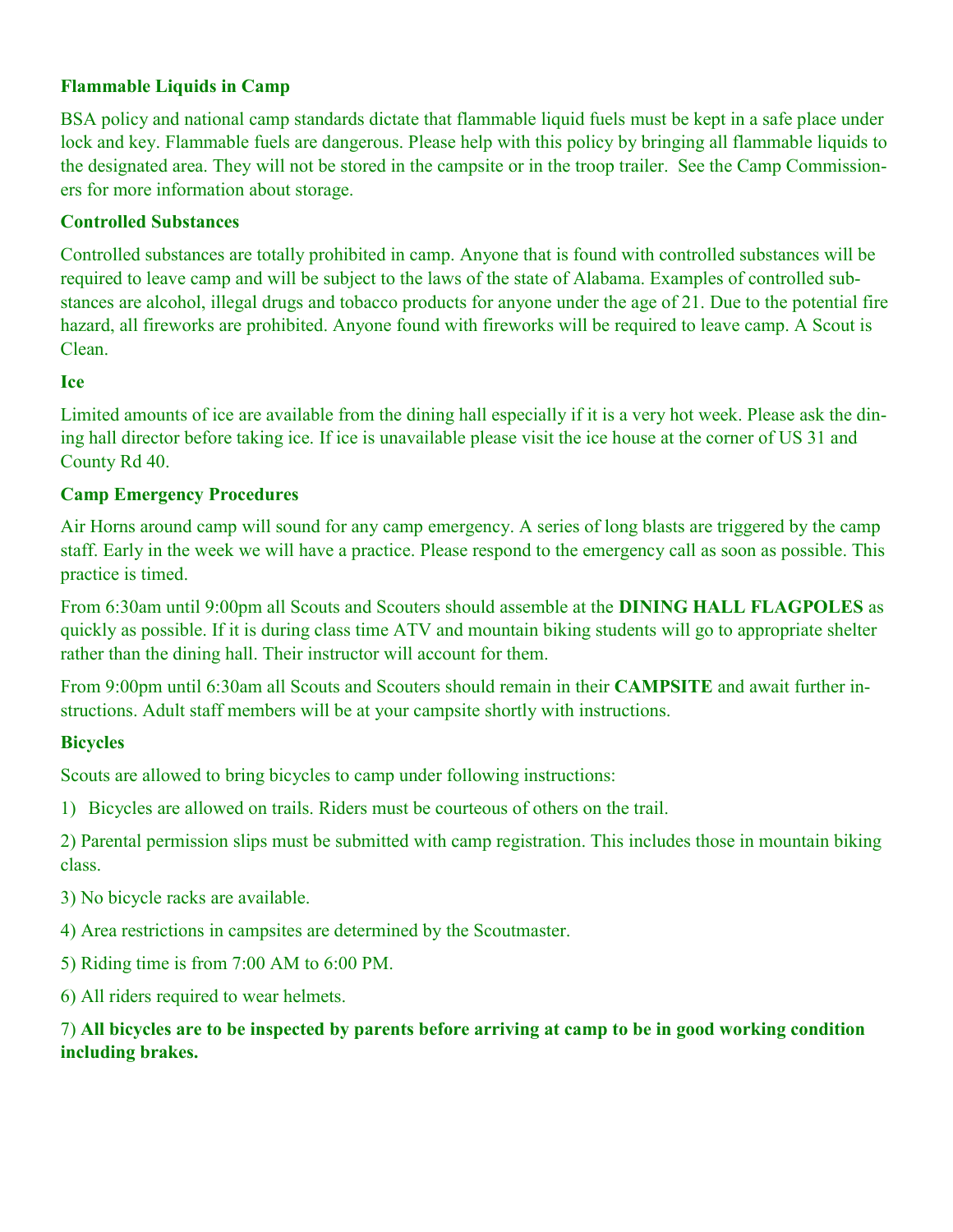#### **Your Campsite**

Your campsite is your home while at camp. Likewise, other campsites are homes for other Scouts and Scouters. Please practice campsite courtesy at all times. Before entering another campsite, ask for permission. If there is no one there, do not enter. This is trespassing. Do not cut through other campsites on the way to activities.

The camping committee requests that an adult remain in the campsite at all times except for meals. During meal periods, the staff will visit campsites. This will help ensure the safety and security of troop and personal possessions. Contact the camp office to report any problems.

#### **Campsite Bathhouses**

Each campsite has its own bathhouse. It is your responsibility to keep it clean. Toilet paper, toilet cleaner, a toilet brush, a plunger, a broom and a hose are provided. The bathhouse should be cleaned at least once each day. The senior patrol leader and the scoutmaster should prepare a bathhouse cleaning schedule to be posted on the campsite bulletin board.

#### **Campsite Inspection**

Each day the camp commissioners will inspect the campsites and present an award for the best campsite. The inspection checklist can be found in the the back of this guide.

#### **Dress Code**

All clothing should be in good taste and conform to decency norms of the Scouts BSA.

Shorts, Shoes and Activity or Field Uniforms must be worn at all times with the exception of waterfront activities as discussed below. All shirts must have sleeves and shorts must maintain the same length as official BSA scout shorts. Shorts or Pants must be worn at the waist line. Proper close toed shoes must be worn at all times while on camp property.

Any questions will be resolved by the Camp Director or Staff Advisor.

WaterFront Dress Code

All participants must be fully clothed, to include shirts, when they arrive and leave the waterfront.

While at the waterfront a modest one piece swimsuit for girls or modest shorts for boys must be worn. It is suggested that all water

front participants wear a swim shirt or tshirt to reduce the chances of sunburn. Any participant that is not appropriately dressed by the judgment of the Aquatics director will be asked to make changes or leave the waterfront.

Any questions will be resolved by the Aquatics Director, Camp Director or Staff Advisor. .

#### **Protection of Camp Property**

Troops are responsible for the care of camp property in their campsite. Scoutmasters need to inspect their campsites for damage on Sunday. Report any damage to the camp commissioner no later than taps on Sunday. If this is not done on time, it will be assumed that your troop is responsible for the damage. Saturday morning a member of the staff inspects each campsite for damage during the week. The troop will be responsible for the cost of repairs or replacement. Merit badge information and patches will not be issued until the damages are paid for.